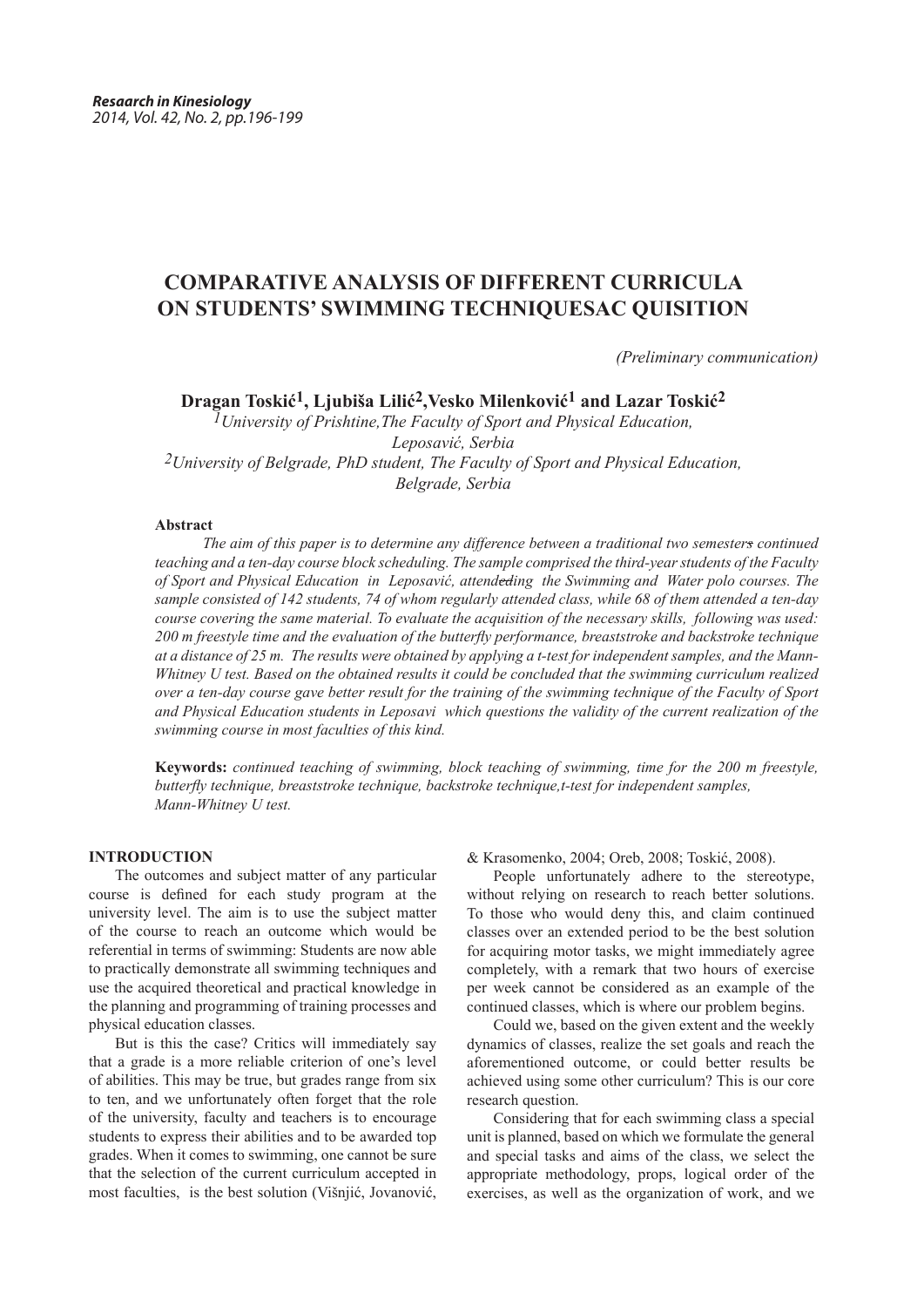carefully approach duration and intensity of individual exercises so that each swimming class could represent a separate unit.

However, teaching is a process, thus each swimming lesson must represent a continuation of the previous one, and logically precede the following one. This means that it is very important what was carried out in the previous classes, and to which extent the previous material was acquired, and if it is applicable for the classes which follow. Only then is it possible to realize the necessary continuity of work where the effects of each subsequent class are a continuation of the previous ones, and the final score manifest the achieved results. Accordingly, each swimming lesson must be viewed as one of the links in the planned chain of data processing of the entire teaching process. Thus, it is not difficult to conclude that block schedules could surface as the more effective solution, since the effects of the classes overlap in a shorter time interval.

The effectiveness refers to two components which we monitored through testing: educational component as well as an essential component of physical abilities (which are especially pronounced in the 200 m freestyle). Success on this test, in addition to a properly acquired swimming technique, to a great extent depends on the motor potential of the students to effectively perform repeated movement at a set distance.

When speaking about the effects of coursework teaching, we could compare swimming classes and some other classes (skiing for example), organized according to a similar model. Such studies infer conclusion that the consequence of programmed exercise on a ten-day practical training course of skiing is manifested in the higher level of the measured motor skills of the students, following its completion (Lilić, 2007). Considering the fact that we are dealing with an identical (or similar) sample of subjects who were students at the same university, it is expected that equally good results would be obtained in this study.

#### **METHODS**

## *The sample of subjects*

The sample comprised the third-year students of the Faculty of Sport and Physical Education in Leposavić, who completed part of the Swimming course.The research included only the students attending this practical part more than 80% of the classes, aged 21  $\pm$  6 months. There were 142 such participants in both groups. The group which attended classes in Kruševac consisted of 68 students, 63 of whom were males and 15 females. The group from Leposavić, which attended class through coursework consisted of 74 students, 60 of them males and 14 females.

The differences in the curricula were reflected in the way the 30 classes of the practical work were realized, that is, 30 swimming classes per semester, which is approximately the usual number of classes at almost all the faculties of this type in Serbia. The group of students

who studied in Kruševac completed that number of classes through regular class attendance (two classes per week over a period of 15 weeks), while the other group which studied in Leposavić, due to a lack of indoor pool facilities, realized this number of classes during a tenday course  $(2 \text{ classes in the morning } + 1 \text{ class in the})$ afternoon).

## *The sample of variables*

Four variables were used to evaluate students' knowledge: the time achieved on the 200 m freestyle and the grade given for the performance of the butterfly, the breaststroke and backstroke swimming technique at a distance of 25 m. The successful performance of all three swimming techniques at a distance of 25 m was evaluated by three swimming coaches with an А license, who in addition were professors of sport and physical education. The average value of their grades was taken as the final grade for the given technique.

*The statistical data analysis*

In this study, for each variable following descriptive parameters were calculated: the means (Mean), standard deviation (Sd), the coefficient of the variation  $(Cv\%)$ , the minimum (Min) and maximum result (Max). In order to calculate the differences between the groups for the variable of the 200 m freestyle, the t-test for independent samples was used. In order to calculate the differences between the groups for the variable of the grade for butterfly, breaststroke and backstroke technique, the Mann-Whitney U test was used, considering the fact that it was a case of nonparametric statistics. All of the statistical procedures were performed by in the SPSS 19 program.

### **RESULTS AND DISCUSSION**

Table 1 shows the basic descriptive parameters of the measured variables of the students who attended continued, regular, classes. It could be concluded that the average time for the 200 m freestyle was 4.08, while the grades for the remaining three techniques ranged from 5 to 8. Group homogeneity was great for all four variables.

Table 2 shows the basic descriptive parameters of the measured variables collected for the group of students who took part in block scheduling. Based on the obtained results, it can be concluded that the average time for the group was 3.68, while the grades ranged from 5-10. Based on the obtained values of the variation coefficient, it can be concluded that this group was more homogenous than the continued classes group.

Chart 1 shows the obtained differences in the measured variables between the students who attended continued classes and block scheduling. It can be seen that there was a significant difference in all the measured variables.

In the 200 m freestyle variable a statistically significant difference was obtained between the groups at the p=0.01 level of significance. The students who took part in block scheduling achieved lower levels for the 200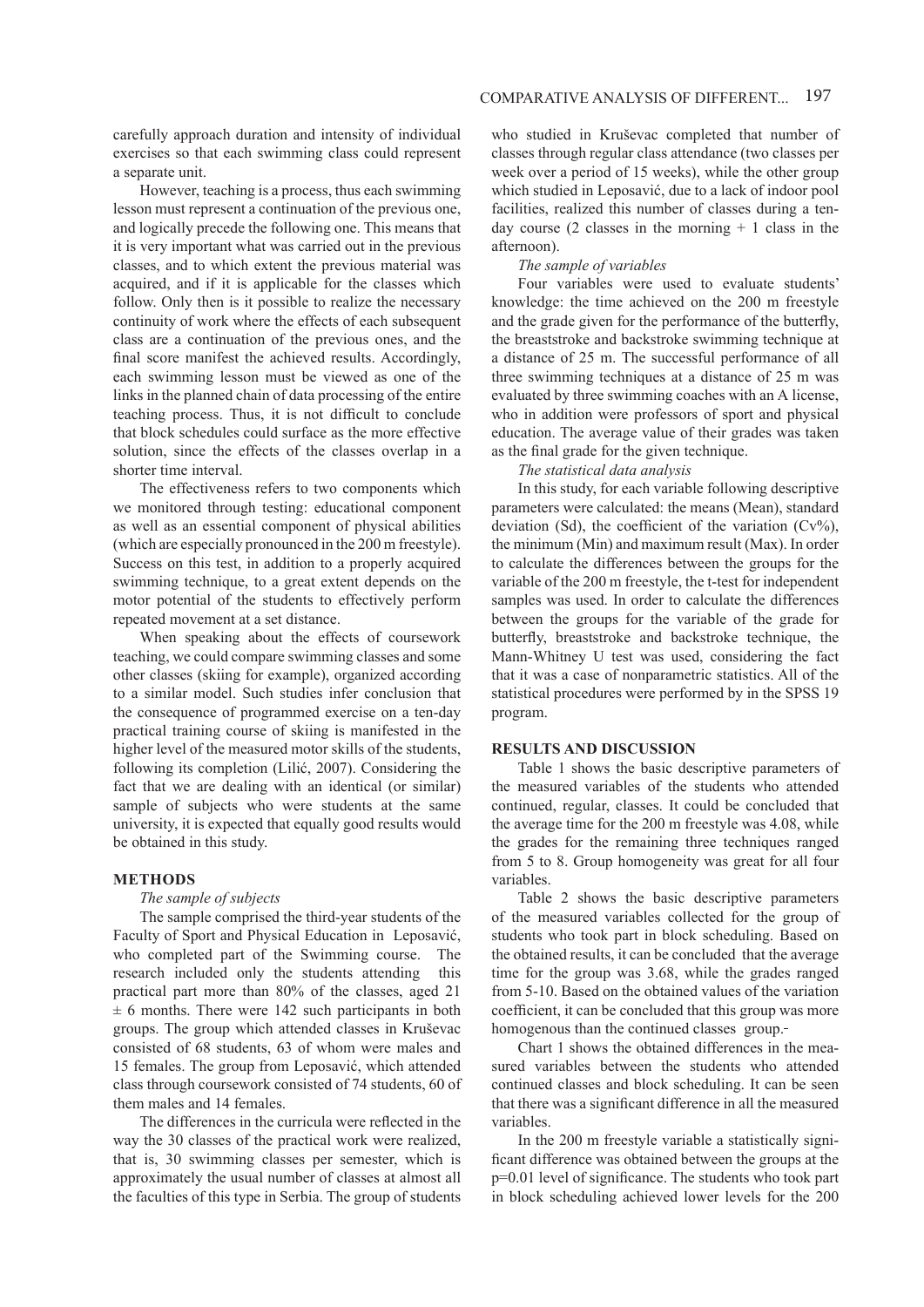|                  | Variables                                  |                        |                           |                           |  |  |
|------------------|--------------------------------------------|------------------------|---------------------------|---------------------------|--|--|
| <b>Statistic</b> | Time for the<br>200 <sub>m</sub> freestyle | The butterfly<br>grade | The breaststroke<br>grade | The breaststroke<br>grade |  |  |
| Mean             | 4.08                                       | 6.41                   | 6.14                      | 5.91                      |  |  |
| Sd               | 0.86                                       | 0.83                   | 0.71                      | 0.9                       |  |  |
| $Cv\%$           | 21.18                                      | 12.98                  | 11.67                     | 15.39                     |  |  |
| Min              | 3.15                                       |                        |                           | 5                         |  |  |
| Max              | 6.25                                       | 8                      | 8                         | 8                         |  |  |

*Table 1. The descriptive indicators of the measured variables of the students who took part in continued classes*

*Table 2. The descriptive indicators of the measured variables in block scheduling students* 

|                  | Variables                                  |                        |                           |                         |  |
|------------------|--------------------------------------------|------------------------|---------------------------|-------------------------|--|
| <b>Statistic</b> | Time for the<br>200 <sub>m</sub> freestyle | The butterfly<br>grade | The breaststroke<br>grade | The backstroke<br>grade |  |
| Mean             | 3.68                                       | 6.69                   | 6.38                      | 6.55                    |  |
| Sd               | 0.56                                       | 0.79                   | 0.73                      | 0.92                    |  |
| $Cv\%$           | 15.23                                      | 11.9                   | 11.49                     | 14.03                   |  |
| Min              | 3.11                                       | 5                      | 5                         | 5                       |  |
| Max              | 5.47                                       | 10                     | 9                         | 10                      |  |
| 8                | ×                                          | ala.                   | $**$                      |                         |  |



 $*$  $p=0.01$ ,  $*$  $p=0.05$ 

*Chart 1. The differences between the curricula*

m freestyle than the group of students who took part in continued classes. Since a smaller shorter period of time means a better score, it could be said that in the case of the swimming time, block scheduling indicated better results than continued class attendance.

A statistically significant difference was also determined between the groups for the other three measured variables. For the variable of the butterfly grade, a statistically significant difference was determined between the groups at the p=0.05 level of significance, in favor of block scheduling, or in a word,

the block scheduling students had significantly higher grades for butterfly technique than those who attended class regularly. This difference is perhaps even more significant if we note that in the continued classes group 5 students did not pass this part of the exam, that is, were given a fail grade, while in the block scheduling students, only one student was given a fail grade.

For the breaststroke grade variable , another statistically significant difference was obtained between the groups at the p=0.05 level of significance, in favor of the students who had block scheduling. In case of